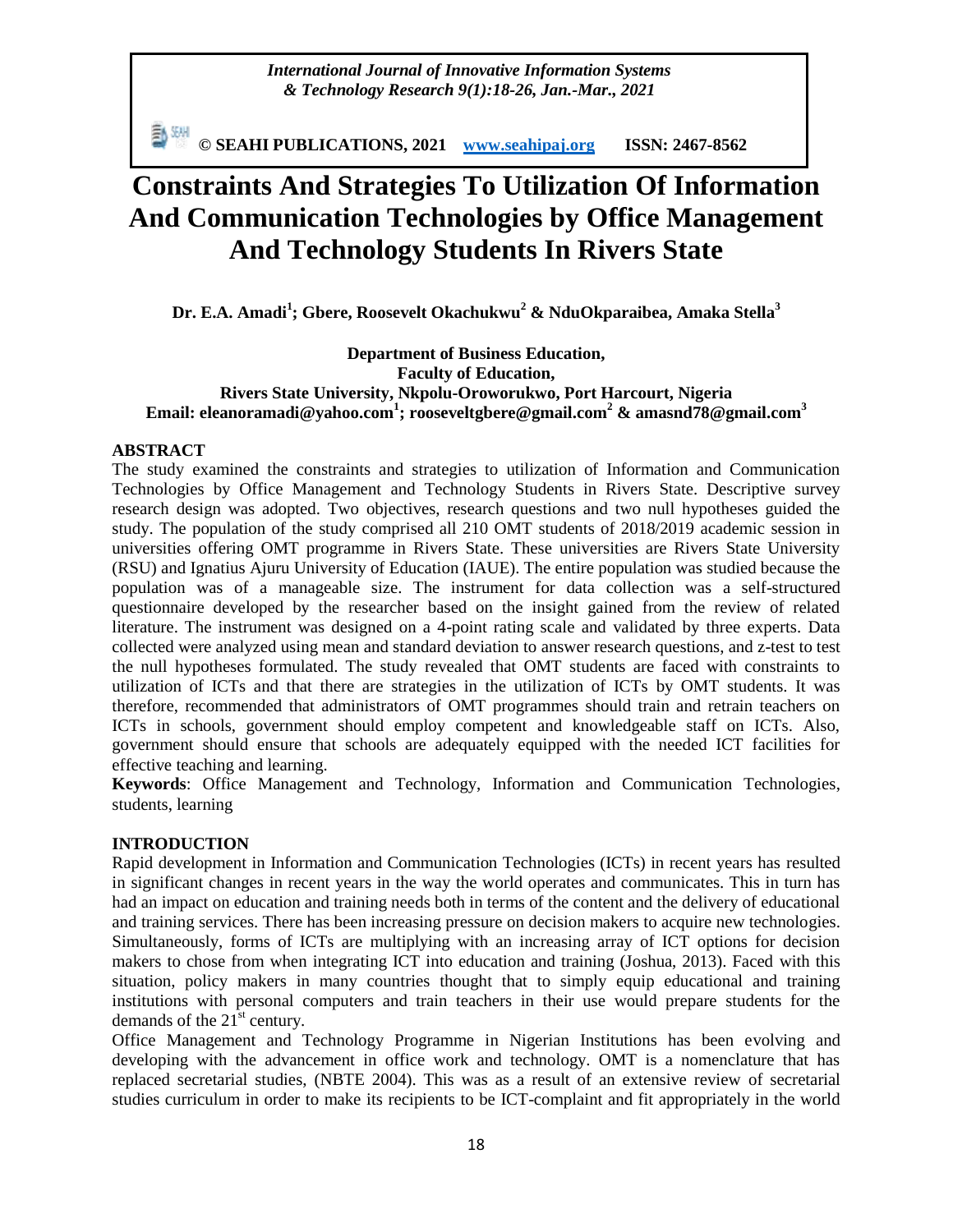of work, most especially, in the modern offices that are characterized by various types of state of the art technologies. OMT programme is designed to equip students with the competencies required to work in a modern office environment (E-world). Adolphus (2013) noted that the current OMT programme lays much emphasis on computer and computer related courses. Rouse (2015) asserted that ICT have become an integral part of education the world over. The author noted that, ICT is an umbrella term used to describe communication devices that are used for the gathering, processing and dissemination of information.

According to Unclesam (2015), ICTs are technologies used in conveying, manipulating and storage of data through electronic means. Techterms (2013) defined ICTs as technologies that provide access to information through communication. Examples are internet, wireless networks, cellphones and communication mediums. ICTs as described by James (2016) are information handling tools, a varied set of goods, applications and services that are used to produce, store, process, distribute and exchange information. They include; radio, television, telephone, computers, satellite, wireless technology and the internet. The author noted that the above mentioned, are now able to work together and combine to form our networked world which is a massive infrastructure of interconnected telephone services, standardized computing hardware, the internet, radio and television which reaches into every corner of the globe. Young (2016) posited that, ICT is the digital processing and utilization of information by the use of electronic computers. It comprises the storage, retrieval, conversion and transmission of information. Nworgu (2014) sees ICT as a whole range of facilities involved in information processing and electronic communication to be handled with skills and expertise for effective attainment and realization of its potentials in education. Victoria (2013) envisaged that, ICT refers to harnessing electronic technology for information processing needs of business organizations using the computer and telecommunication equipment for storage, processing and dissemination of information.

Gilbert (2016) opined that, ICT means the acquisition, analysis, manipulation, storage, and distribution of information; the design and provision of equipment and software for these purposes. Nwaiwu (2016) remarked that ICT includes electronic information processing technology such as computers and internet; as well as fixed-line telecommunication, mobile phones and other wireless communication networks. According to Lambert (2015) viewed ICT as a systematic application of computers and other technologies to acquire, organize, process, store, retrieve and disseminate information to bring about effective exchange of information in communication. ICTs in education according to Adolphus is teaching and learning using ICTs. Adolphus further buttressed that, educational ICT tools are divided into categories namely: input source, output and others. The input source includes personal computers (PCs), tablets, application software, student response systems, visualizer or document camera. Output source refers to devices such as projector, interactive boards, monitors, display and television. Others include digital camera, digital recorders, switchers and other technologies.

In line with the above assertion, Mbaeze (2017), affirmed that ICT can enable a global outreach for sharing of knowledge, materials and databases, quickly and cheaply over long geographically distances using online resources. The author added that, ICTs are generally accepted as a modern instrumental tool that allows the educators to modify the teaching methods they use in order to enhance the students' performance or better learning methods. Abraham (2017) explained that many educational institutions around the world are adopting ICT as a tool of teaching and learning as well as offering ICT related academic programmes because of integrating human society in information and communications. Furthermore, Abraham posited that ICT for education is more critical today than ever before, since its growing power and capabilities are triggering a chance in the available learning environment. Eric (2017), noted that, the integration of ICT in teaching and learning will impact upon OMT students the knowledge and skills required in the new work atmosphere that is increasingly becoming ICT based. Eric opined that, today, technologies has tried to eliminate the drudgery and fatigue associated with the handling and preparation of record countless times in order to get information for management decision on crucial administrative issues. Again, that ICTs are making it possible for offices to provide a variety functions and services that OMT students are to provide manually, can be provided now through the use of ICT which can do things better and faster.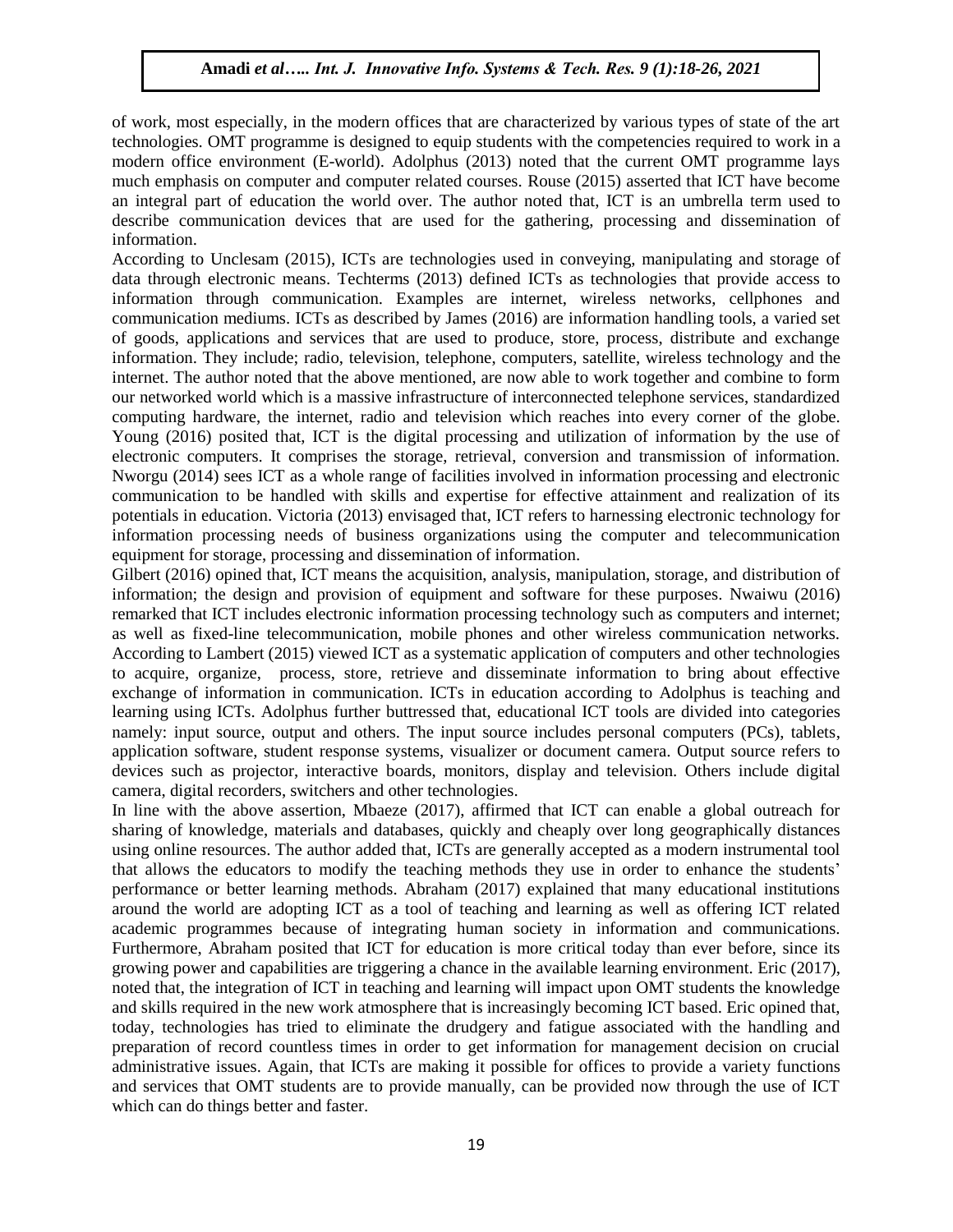Volman (2018) narrates that, effective use of ICT offers great learning environments and can transform the learning and teaching process so that students can deal with knowledge in an active, self-directed and constructive way. Volman added that ICTs should be used to develop students' skills for co-operation, communication, problem solving and lifelong learning. Emmanuel (2018), affirmed that students with competence in ICT will be able to serve as worthy citizens in their communities by comprehending how society operates in the current competitive knowledge economy era. The author asserts that, students who do not have skills in ICT are likely to face challenges with the increased workplace demand for computer literate employees.

However, Gbenga (2006) in Dorathy (2015), observed that most Nigeria tertiary institutions are already having computer study as part of academic programmes. Most of them are still theoretical in nature to impact meaningfully in the society. In agreement with Dorathy (2015), Stephen (2016) noted that Nigeria is unfortunately behind other developed nations in ICT use as it relates to educational delivery. The National Universities Commission (NUC) recently setup a visual learning website but its impact is yet to be felt. Infact ICT has had more impact on administrative services such as admission, registration, fee payment and purchasing than on the fundamentals of classroom teaching and learning. United Nations Educational Scientific Community Organization (2003) in Dorathy (2015) reported that the use of instructional technology in the higher institution teaching and learning process is still in its infancy in Nigeria. Gambari (2016) argued that, even though ICT has not revolutionalized the classroom yet, it is changing the learning experience of student with ease and limiting space constraints as well as providing easier access to information online, journal or e-books, students' portals etc in achievement that should not be down played.

According to Ngwu (2014), most ICTs equipment is not adequately available in tertiary institutions. This therefore means that, educators who are adequately trained and willing to impart the knowledge are blocked from doing so by the inadequate technological equipment and laboratory facilities. Ngwu added that inadequate school management of ICT initiative, inadequate administration and lack of educators readiness towards pedagogical skills for electronic and blended learning are barriers. Langat (2015) viewed shortage of infrastructure and resources, shortage of educators, lack of clear digital curriculum, poor timing and planning, communication barriers, high cost of implementation and moral issues as hindrance to the utilization of ICTs. Mahmood (2014), attributed lack of ICTs utilization in higher institutions to a number of factors which are, lack of exposure and expertise on the part of educators who are computer illiterate against modern students who are quick to self-educate and computer literate. Inadequate time to learn, acquire and apply technology appropriately and lack of professional training of the educators before use. Chijioke (2015) identified the following as factors militating against the utilization of ICTs in schools such as; lack of qualified educators, lack of electricity, inadequate computers, breakdown of computers, high cost of procurement of ICTs, burglary, obsolete computers and increase moral degradation.

Afsharl (2009) in Jacob (2015) identified and classified the factors affecting the use of ICTs in schools as non-manipulative and manipulative. The non-manipulative factors are those that cannot be influenced by the school, which includes; age, teacher experience, computer experience of the teacher, government policy, and non-availability of external support for the school. While the manipulative factors are those the school can influence which are; teacher's attitudes towards ICTs, teachers ICT skills, knowledge, school commitment towards implementation of ICTs and availability of ICT supports. George (2016) envisaged that, lack of all stakeholders' awareness of the importance of ICT in teaching and learning is a challenge. These stakeholders include teachers, parents, students and the community at large. George also noted that lack of ICT in schools, lack of professional development of lecturers in schools, lack of time to integrate ICTs into existing curriculum are some of the barriers to utilization of ICTs in school and advice that local software developers to work with institutions in developing software ideal for training.

Similarly, Eleanor (2017) stated the following as factors hindering the effective utilization of ICTs in higher institutions as; lack of funds for procurement of computers, poor network, insufficient training and retraining of lecturers on the new technologies, lack of maintenance skill, lack of maintenance of the existing technologies and upgrading, lack of requisite facilities, lack of government support and business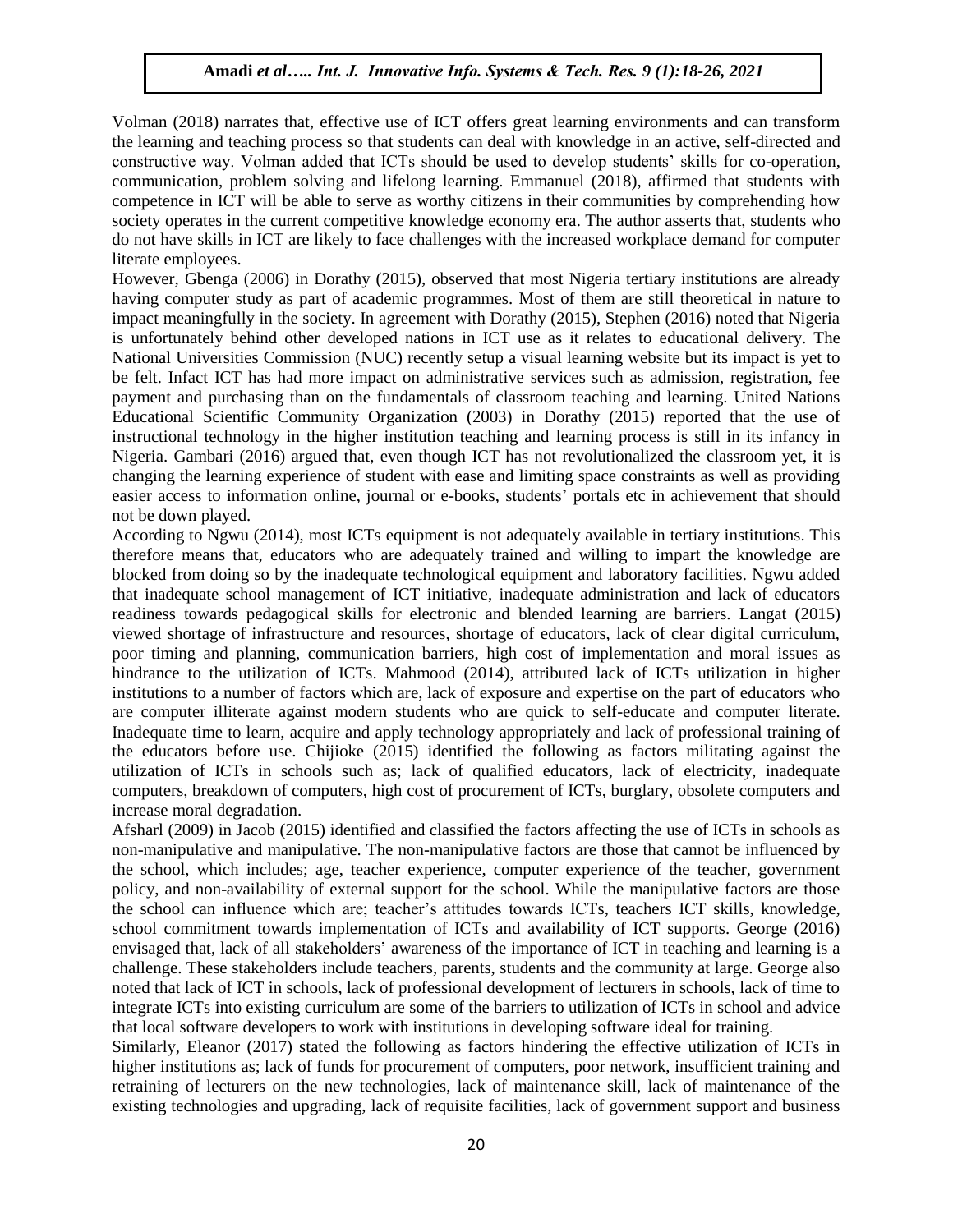community. Okereke (2017) observed that, lack of manpower, shortage of technological facilities for learning, lack of knowledge and use of computer aided instruction has given rise to low level of elearning awareness in most institutions in Nigeria. Stanley (2018) asserted that students who are not properly trained and equipped with the requisite ICTs skills would perform below expectation in the digitalized world of work. Also these will lead to incompetence on the part of students after graduation. Furthermore, Stanley advice that ICTs should be made part of the educational delivery of learning to be successfully useful and deliver the goods expected of it such as making OMT students global worker after graduation.

In agreement with Stanley (2018), Adolphus (2019) identified the following as strategies to utilization of ICTs in higher institutions such as; provision of free internet service in the schools for students, improving electricity generation in schools, upgrading of ICT facilities, employing qualified and knowledgeable staff in ICT, procurement of ICTs in schools, training and retraining of teachers in ICT, favourable institutional policies governing the application of ICTs should be formulated, enactment of institutional law to enforce maintenance of ICTs in schools, institutions and private sector partnership to invest in provision of ICTs, government should subsidize internet facilities for students for ICTs application, and provision of adequate security for ICT resources in the school etc.

#### **Statement of the Problem**

In Nigeria educational system, business environment and the world of work have undergone substantial revolution in their operations due to the phenomenal growth of Information and Communication Technologies. These changes cannot be ignored as a nation and individual(s) cannot attain the desired development in this technological age without making proper use of ICT. Undoubtedly, ICT can enable a global outreach for sharing of knowledge, materials, databases, quickly overlong geographically distance using online resources and enables the educators to modify the teaching methods they use in order to enhance the students' performance (Dorathy, 2015). It is uninteresting and common to see OMT students enroll in roadside computer centres to acquire ICT skills which ought to have been mastered in their various institutions. Eleanor (2016), observed that most OMT students face certain challenges with the use of ICTs, despite its obvious importance in the world of work and the society at large. These includes; lack of ICT facilities, poor training background, lack of funds for procurement of ICT equipment, high cost of ICT resources, poor network, power failure, poor level of ICT skills, lack of maintenance of existing ICT facilities and upgrading etc. Eleanor added that these challenges with ICT will put off a prospective OMT graduate from being employed. It is against this background that this study was carried out to ascertain the constraint and strategies to utilization of Information and Communication Technologies by OMT students in Rives State.

#### **Purpose of the Study**

The main purpose of the study was to ascertain the constraints and strategies to utilization of ICTs by OMT students in Rivers State. Specifically, the study sought to:

- 1. Identify the problems encountered by OMT students in the use of ICTs in Rivers State.
- 2. Determine the strategies in the use of ICTs by OMT students in Rivers State

# **Research Questions**

- The following search questions guided the study
- 1. What are the problems encountered by OMT students in the use of ICTs in Rivers State?
- 2. What are the strategies in the use of ICTs by OMT students in Rivers State?

#### **Hypotheses**

The following null hypotheses were tested at 0.05 level of significance

- 1. There is no significant difference in the mean responses of Rivers State University (RSU) and Ignatius Ajuru University of Education (IAUE) OMT students on the problems encountered in the use of ICTs in Rivers State.
- 2. There is no significant different in the mean responses of Rivers State University (RSU) and Ignatius Ajuru University of Education (IAUE) OMT students on the strategies in the use of ICTs in Rivers State.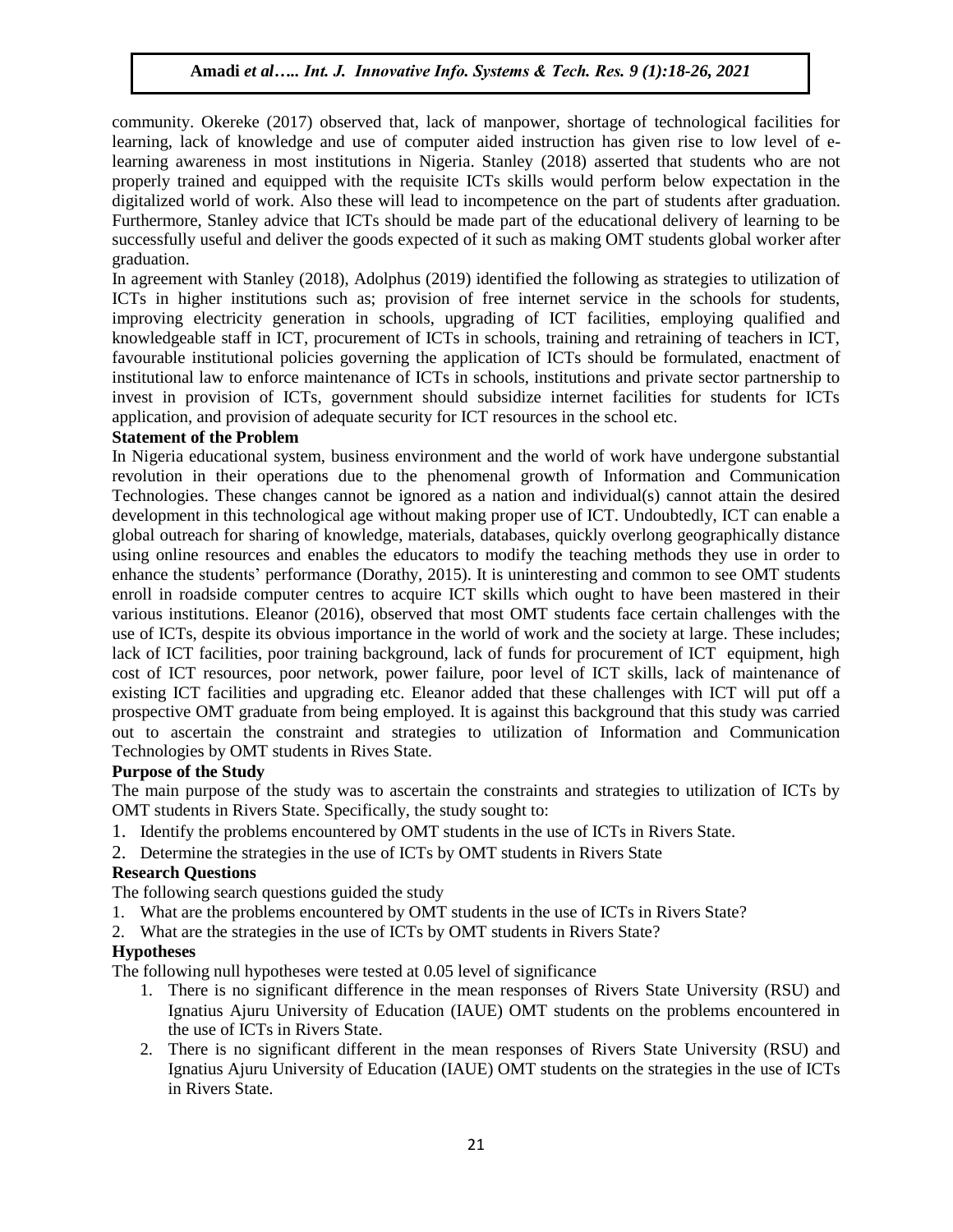#### **METHOD**

The study adopted descriptive survey design. The study was carried out in Rivers State own Universities that offer OMT programme. The population of the study consisted of 210 final year OMT students of 2018/2019 academic session, 100 in Rivers State University (RSU) and 110 in Ignatius Ajuru University of Education (IAUE) in Rivers State. Due to the relatively manageable size of the population, the entire population was used for the study without sampling.

Two research questions and two hypotheses guided the study. The instrument for data collection was a structured questionnaire titled: "Questionnaire on the constraints and strategies to utilization of Information and Communication Technologies by Office Management and Technology student (QCSUICTOMTS)". The instrument has two parts. Part "A" focused on the respondents' personal data, while part "B" contains two clusters, B1 and B2 with 20 items covering the research questions. The questionnaire was structured on a 4-point rating scale of Strongly Agree (SA); Agree (A); Disagreed (D), and Strongly Disagreed (SD) respectively. The validity of the instrument was established by two experience Business Educators from the Department of Business Education and one expert in measurement and evaluation from the Department of Educational Foundation, all from Faculty of Education of the Rivers State University.

For the purpose of establishing the internal consistency of the instrument, Pearson Product Moment Correlation Coefficient was used. The reliability coefficient obtained was 0.78. Copies of the questionnaire were distributed by the researcher with the help of two research assistants. All the 210 copies of the questionnaire administered were retrieved. The data collected were analyzed using mean and standard deviation to answer the research questions while a z-test was used to test the null hypotheses at 0.05 level of significance. A mean rating of equal to or greater than 2.50 would be considered as agree while a mean less than 2.50 would be considered disagree. A hypothesis will be accepted if the calculated value of z is less than the critical value of  $z(1.960)$  while it will be rejected if calculated value of z is greater than critical value of z(1.960) at significant level of 0.05.

#### **RESULTS**

**Research Question 1:** *What are the problems encountered by OMT students in the use of ICTs in Rivers State?*

|      | Encountered by ONLI Students in the Ose of ICTs    | $U = 4101$  |           |                |  |  |  |
|------|----------------------------------------------------|-------------|-----------|----------------|--|--|--|
| S/No | Problems encountered by OMT students in using ICTs | $\mathbf X$ | <b>SD</b> | <b>Remarks</b> |  |  |  |
| 1.   | Lack of ICT facilities in the school               | 3.85        | 0.51      | Agree          |  |  |  |
| 2.   | Poor knowledge of ICT facilities                   | 3.37        | 0.67      | Agree          |  |  |  |
| 3.   | Poor training background                           | 3.73        | 0.58      | Agree          |  |  |  |
| 4.   | High cost of ICT facilities                        | 3.73        | 0.32      | Agree          |  |  |  |
| 5.   | Lack of funds for procurement of ICTs              | 3.55        | 0.58      | Agree          |  |  |  |
| 6.   | Poor network                                       | 3.61        | 0.63      | Agree          |  |  |  |
| 7.   | Inconsistent power supply                          | 3.16        | 0.52      | Agree          |  |  |  |
| 8.   | Limited access to internet in schools              | 3.55        | 0.64      | Agree          |  |  |  |
| 9.   | Lack of maintenance of existing ICTs and upgrading | 3.58        | 0.55      | Agree          |  |  |  |
| 10   | Absent of government support                       | 3.82        | 0.54      | Agree          |  |  |  |
|      | <b>Grand Mean and S.D</b>                          | 3.59        | 0.55      | Agree          |  |  |  |
|      | $\alpha$ and $\alpha$<br>$T'$ iia aain             |             |           |                |  |  |  |

#### **Table 1: Mean and Standard Deviation of Students of RSU and IAUE on the Problems Encountered by OMT Students in the Use of ICTs**  $(N - 210)$

*Source: Field Survey, 2019*

The data in table 1 shows that the respondents agree to all the listed items. This agreement was very evident as all the mean scores are well above the fixed decision value of 2.50. The standard deviation ranged from 0.32 to 0.67 which indicated low variability in the respondent responses. This was also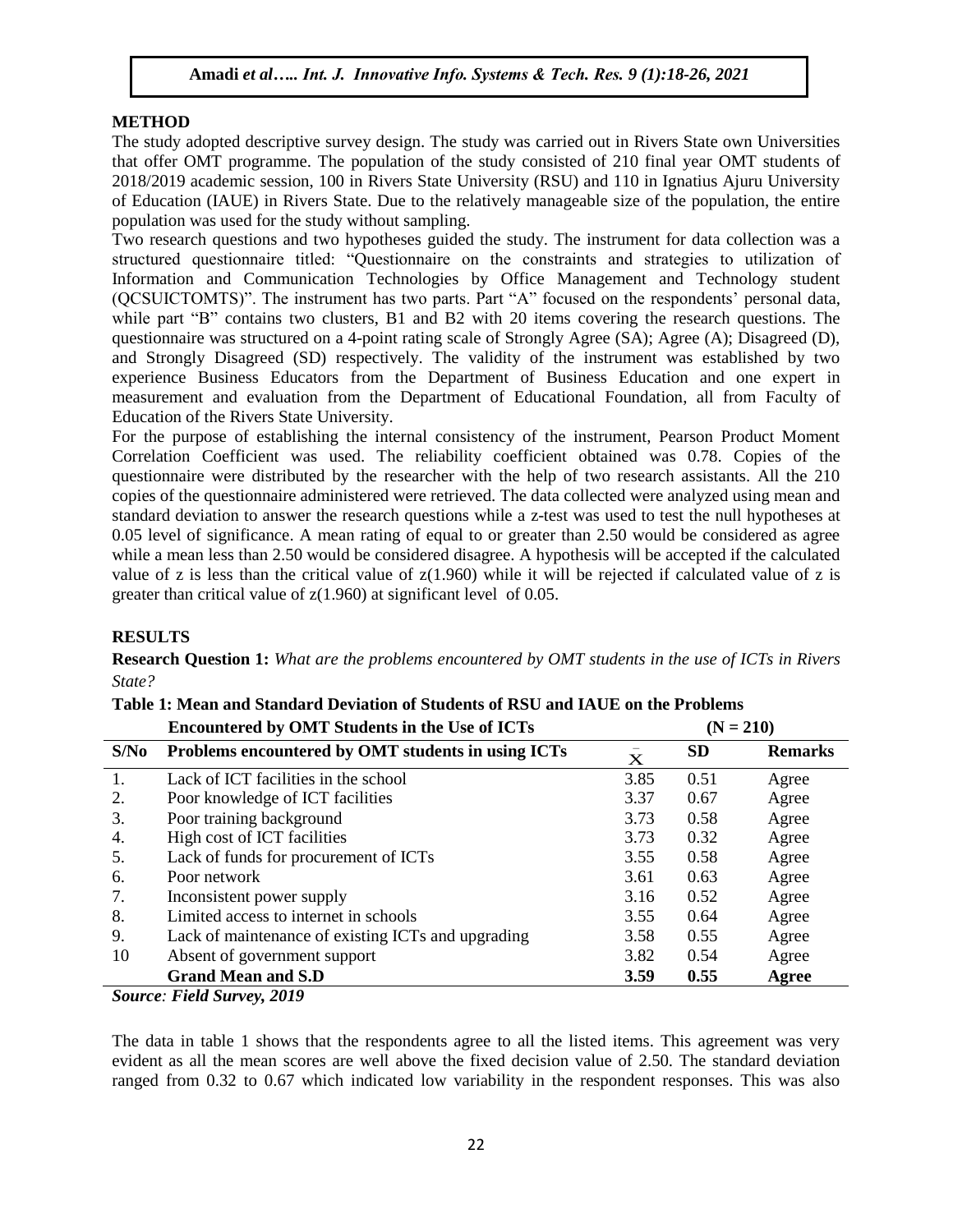signified by the aggregate mean and standard deviation of 3.59 and 0.55 respectively. The implication is that all the respondents agree on the problems encountered by OMT students in using ICTs.

|      | of ICTs by OMT Student                                  | $(N = 210)$ |           |                |
|------|---------------------------------------------------------|-------------|-----------|----------------|
| S/No | <b>Strategies in using ICTs by OMT students</b>         | $\mathbf X$ | <b>SD</b> | <b>Remarks</b> |
| 11.  | Procurement of ICT facilities in schools                | 3.62        | 0.49      | Agree          |
| 12.  | Frequent power supply in schools                        | 3.50        | 0.71      | Agree          |
| 13.  | Adequate training and retraining of teachers on ICTs    | 3.76        | 0.54      | Agree          |
| 14.  | Maintenance of ICT facilities                           | 3.53        | 0.65      | Agree          |
| 15.  | <b>Upgrading of ICT facilities</b>                      | 3.52        | 0.75      | Agree          |
| 16.  | Provision of free internet service in schools           | 3.40        | 0.55      | Agree          |
| 17.  | Employing qualified and knowledgeable staff on ICTs     | 3.80        | 0.52      | Agree          |
| 18.  | Provision of security for ICT facilities in the schools | 3.41        | 0.64      | Agree          |
| 19.  | Students must be motivated to learn                     | 3.41        | 0.39      | Agree          |
| 20   | Government financial support for procurement of ICTs    | 3.87        | 0.46      | Agree          |
|      | <b>Grand Mean and SD</b>                                | 3.58        | 0.60      | Agree          |
|      |                                                         |             |           |                |

**Research Question 2:** *What are the Strategies in the use of ICTs by OMT students in Rivers State?* **Table 2: Mean and Standard Deviation of Students of RSU and IAUE on the Strategies in the Use** 

*Source: Field Survey, 2019*

The data in table 2 shows that the respondents agree to all the listed items. This agreement was very evident as all the mean scores are well above the fixed decision value of 2.50. The standard deviation ranged from 0.46 to 0.75 which indicated low variability in the respondent responses. This was also signified by the aggregate mean and standard deviation of 3.58 and 0.60 respectively. The implication is that all the respondents agree on the strategies in the use of ICTs by OMT students.

#### **Testing of Hypotheses**

The following hypotheses were tested at significance level of 0.05.

**Hypothesis 1:** There is no significance difference in the mean responses of Rivers State University (RSU) and Ignatius Ajuru University of Education (IAUE) OMT students on the problems encountered in the use of ICTs in Rivers State.

| Table 3: | z-test Analysis of RSU and IAUE OMT Students on the Problem Encountered in the |
|----------|--------------------------------------------------------------------------------|
|          | Use of ICTs in Rivers State                                                    |

| <b>Respondent</b>                  |     | $\overline{\phantom{a}}$<br>X | S.D  | DF  | L/sign | z-Cal | z-Crit | <b>Remarks</b> |
|------------------------------------|-----|-------------------------------|------|-----|--------|-------|--------|----------------|
| <b>RSU</b>                         | 110 | 3.61                          | 0.55 | 208 | 0.05   | 0.04  | 1.960  | Accepted       |
| <b>IAUE</b>                        | 100 | 3.57                          | 0.55 |     |        |       |        |                |
| <b>Source: Research Data, 2019</b> |     |                               |      |     |        |       |        |                |

The data in table 3 indicates that the z-calculated value of 0.04 at 208 degree of freedom, and 0.05 level of significance is less than the critical value of z at 1.960. The null hypothesis is therefore accepted. This means that the respondents do not differ significantly in their mean rating on the problems encountered by OMT students in the use of ICTs in Rivers State.

**Hypothesis** 2: There is no significant difference in the mean responses of Rivers State University (RSU) and Ignatius Ajuru University of Education (IAUE) OMT students on the strategies in the use of ICT in Rivers State.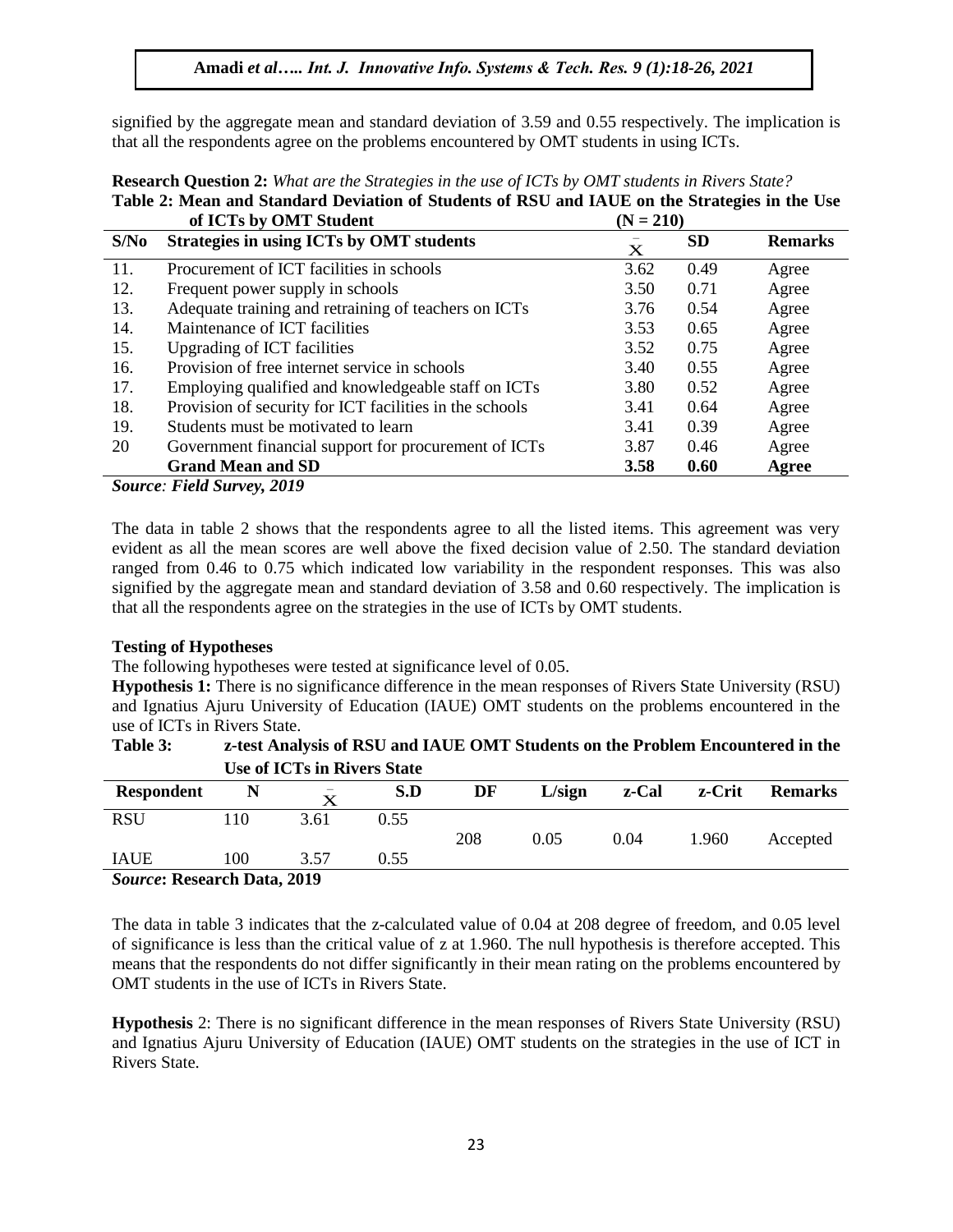**Amadi** *et al….. Int. J. Innovative Info. Systems & Tech. Res. 9 (1):18-26, 2021*

| IMBO DUAN         |                   |                                         |      |     |        |       |        |                |  |
|-------------------|-------------------|-----------------------------------------|------|-----|--------|-------|--------|----------------|--|
| <b>Respondent</b> |                   | $\overline{\phantom{a}}$<br>$\mathbf x$ | SD   | DF  | L/sign | z-Cal | z-Crit | <b>Remarks</b> |  |
| <b>RSU</b>        | $10^{-1}$         | 3.58                                    | 0.60 |     |        |       |        |                |  |
|                   |                   |                                         |      | 208 | 0.05   | 0.09  | 1.960  | Accepted       |  |
| <b>IAUE</b>       | 100               | 3.57                                    | 0.60 |     |        |       |        |                |  |
|                   | $\alpha$ n in and |                                         |      |     |        |       |        |                |  |

**Table 4: z-test Analysis of RSU and IAUE OMT Students on the Strategies in the Use of ICTs in Rivers State**

*Source***: Research Data, 2019**

As presented in table 4, it shows that the z-calculated value of 0.09 at 208 degree of freedom, and 0.05 level of significance is less than the critical value of z at 1.960. The null hypothesis is therefore accepted. This means that the respondents do not differ significantly in their mean rating on the strategies in the use of ICTs by OMT students in Rivers State.

#### **DISCUSSION OF FINDINGS**

# **Problems encountered by Office Management and Technology students in the use of ICTs**

The result of research question 1 identified the problems encountered by OMT students in the use of the ICTs in Rivers State to include lack of ICT facilities, poor knowledge of ICT facilities, poor training background, high cost of ICT facilities, lack of funds for procurement of ICTs, poor network, inconsistent power supply limited access to internet in schools, lack of maintenance of existing ICTs and upgrading and absent of government support. These above results support the findings of the study carried by Langat (2015), who posited that shortage of infrastructure and resources, shortage of educators, lack of clear digital curriculum, poor timing and planning, communication barriers and high cost of ICT equipment are hindrance to utilization of ICTs in schools.

Hypothesis 1 indicated that z-calculated of 0.04 is less than the critical z of 1.960 at 0.05 level of significance. The null hypothesis is therefore accepted. This suggest that there is no significant difference in the mean rating of RSU and IAUE OMT students on the problem encountered in the use of ICTs in Rivers State.

#### **Strategies in the use of ICTs by Office Management and Technology students**

The result of research question 2 identified the following as strategies in the use of ICTs by OMT students in Rivers State to include Procurement of ICT facilities in schools, frequent power supply, adequate training and retaining of teachers on ICTs, maintenance of ICT facilities, upgrading of ICT facilities, provision of free internet service in schools, employing qualified and knowledgeable staff on ICTs, provision of security for ICT facilities in the schools, students must be motivated to learn and government financial support for procurement of ICTs. The above results supports the findings of the study conducted by Okeke (2016), who noted that these strategies could be used to improve the utilization of ICTs and promote learning as most students continue learning with or without the lecturers.

Hypothesis 2 also indicated that the z-calculated of 0.09 is less than the critical z of 1.960 at 0.05 level of significance. The null hypothesis is therefore accepted. This suggests that there is no significant difference in the mean rating of RSU and IAUE OMT students on the strategies in the use of ICTs in Rivers State.

# **CONCLUSION**

Based on the results of the findings and test of hypotheses, it is important to conclude that OMT students are faced with challenges of utilization of ICTs and they agree on the strategies in the use of ICTs in Rivers State. This was discovered in the course of examining the constraints and strategies to utilization of Information and Communication Technologies by Office Management and Technology students in Rivers State.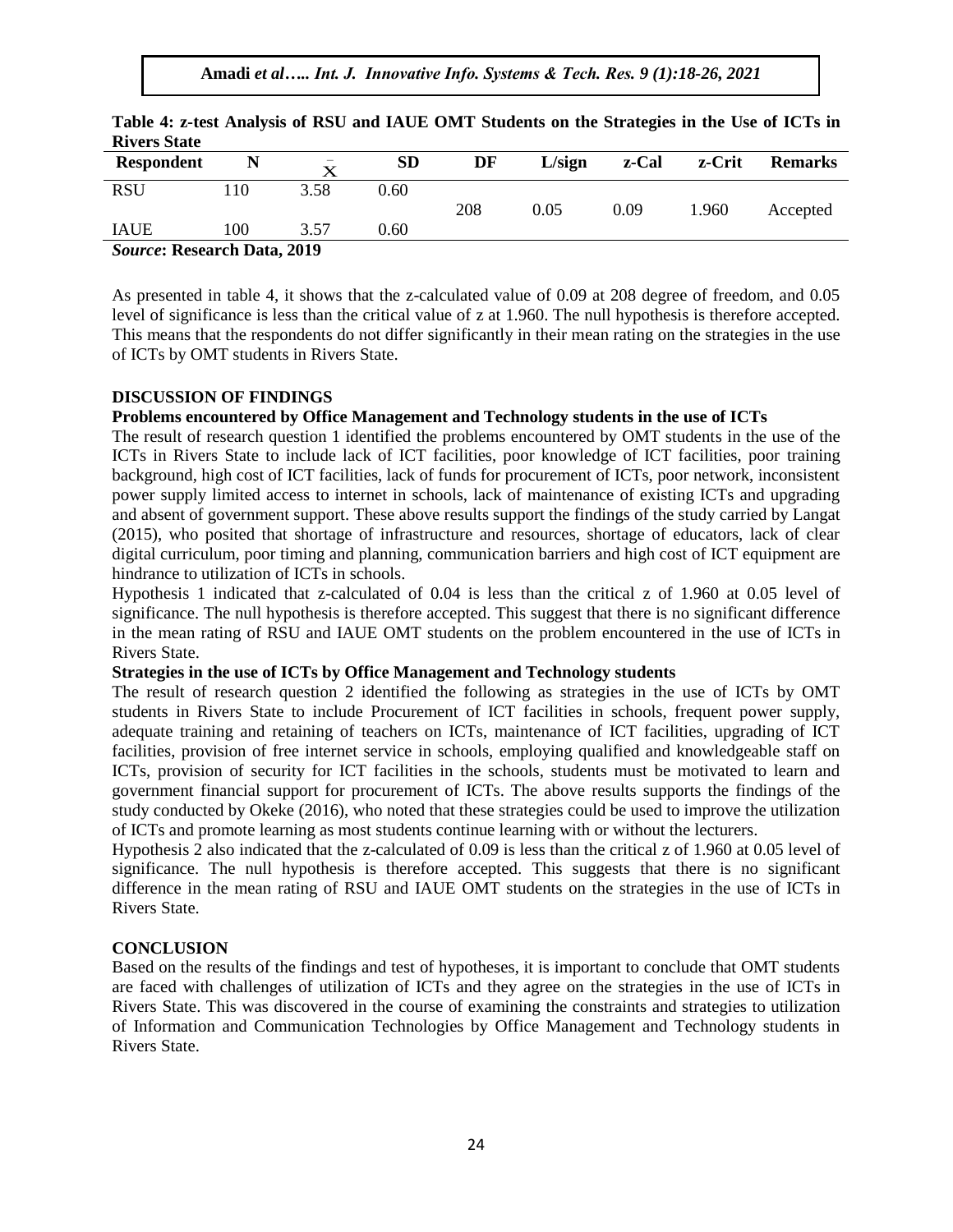#### **RECOMMENDATIONS**

- 1. Government should employ competent and knowledgeable staff on ICTs.
- 2. Administrators of OMT programmes should train and retrain teachers on ICTs in schools.
- 3. Administrators of OMT programmes and government should provide functional generating plant to ensure stable electric power supply to avoid disruption of lesion
- 4. Administrators of OMT programmes and government should ensure that schools are adequately equipped with the needed ICT facilities for effective teaching and learning
- 5. There should be installation of internet facilities to make the schools e-environment.

#### **REFERENCES**

- Abraham, K. (2017). Information and communication technology in teaching and learning in universities: Analysis of prospects, challenges and strategies. *Journal of Business Management, 6(7), 42-51.*
- Adolphus, A.G. (2013). *Introduction to computer applications (5thed.)*. New Jersey: Prentice Hall.
- Adolphus, A.G. (2019). Utilization of information and communication technology in the global world. *International Journal of Marketing, 9(5), 751-762.*
- Chijioke, W.C. (2015). Factors militating against the effective usage of ICTs in community secondary schools in Abua/Odua local government area in Rivers State. Unpublished project work.
- Dorathy, N.G. (2015). Challenges in utilization of information and communication technology in higher institutions in teaching and learning. *Journal of Information and Technologies, 7(4), 27-38.*
- Dorathy, N.G. (2015).*Computer in the global world and jobs' opportunities*. New York: Prentice Hall.
- Eleanor, A.A. (2017). Challenges in utilization of technologies in universities. Unpublished lecture note.
- Emmanuel, N. (2018). Information and communication technology in education in Nigeria. Retrieved on 17, October 2019 from https//:www.google.scholar.com
- Eric, N. (2017). An overview of the technology and internet. Retrieved on the  $12<sup>th</sup>$  May, 2019 from [https://www.googlescholar.com.](https://www.googlescholar.com/)
- Gambari, A.I. (2007). Availability and utilization of ICT facilities in higher institution in Niger Delta State. *Nigeria Information Technology, 4, 34-46.*
- George, C. (2016). Importance, benefits and advantages of ICT in schools today. Retrieved on  $6<sup>th</sup>$ September 2019 fro[m https://www.myorticlelibrary.com](https://www.myorticlelibrary.com/)
- Gilbert, U. (2016). ICT definition. Retrieved on 4<sup>th</sup> November 2019 from https//www.wisestep.com
- Jacob, K. (2015). Definition of ICT. Retrieved on the  $\overline{4}^{th}$  October, 2019 from https//:www.myarticlelibrary.com\_definition\_of\_ICT 246782.
- James, S.F. (2016). Telecommunication and economic development: An overview. Unpublished note, New Zealand.
- Joshua, S. (2013). Application and utilization of technology for global competitiveness in the world of work. *International Journal of Strategies, 19(4), 72-80.*
- Lambert, K. (2015). Perception of information and communication technology and academic performance of OMT students in Tanzania. *Journal of Educational Studies, 1(4), 25-37.*
- Langat, A.C. (2015). Barriers hindering implementation, innovation and adoption of ICT in primary schools in Kenya. *International Journal of Innovative Research and Development, 4(2), 45-53.*
- Mahmood, F. (2014).Factors affecting teacher's utilization of technology in Malaysian ESL classrooms. *Malaysian Online Journal of Educational Technology, 2(2), 15-23.*
- Mbaeze, I.C. (2010). The influence of information and communication technologies on students' academic performance. *Journal of Information Technology Impact, 10(3), 129-136.*
- National Board for Technical Education (2004).Office technology and management curriculum and course specifications. Kaduna: NBTE.
- Ngwu, O.G. (2014). Assessment of availability and utilization of ICT resources in teaching in FCE eha-Amufu Enugu Nigeria. ICELW 2014.
- Nwaiwu, O. (2009). The imperative of information and communication technology in business teacher education in the 21<sup>st</sup> century. *Association of Business Education of Nigeria Book of Readings, 1(9), 97-103.*